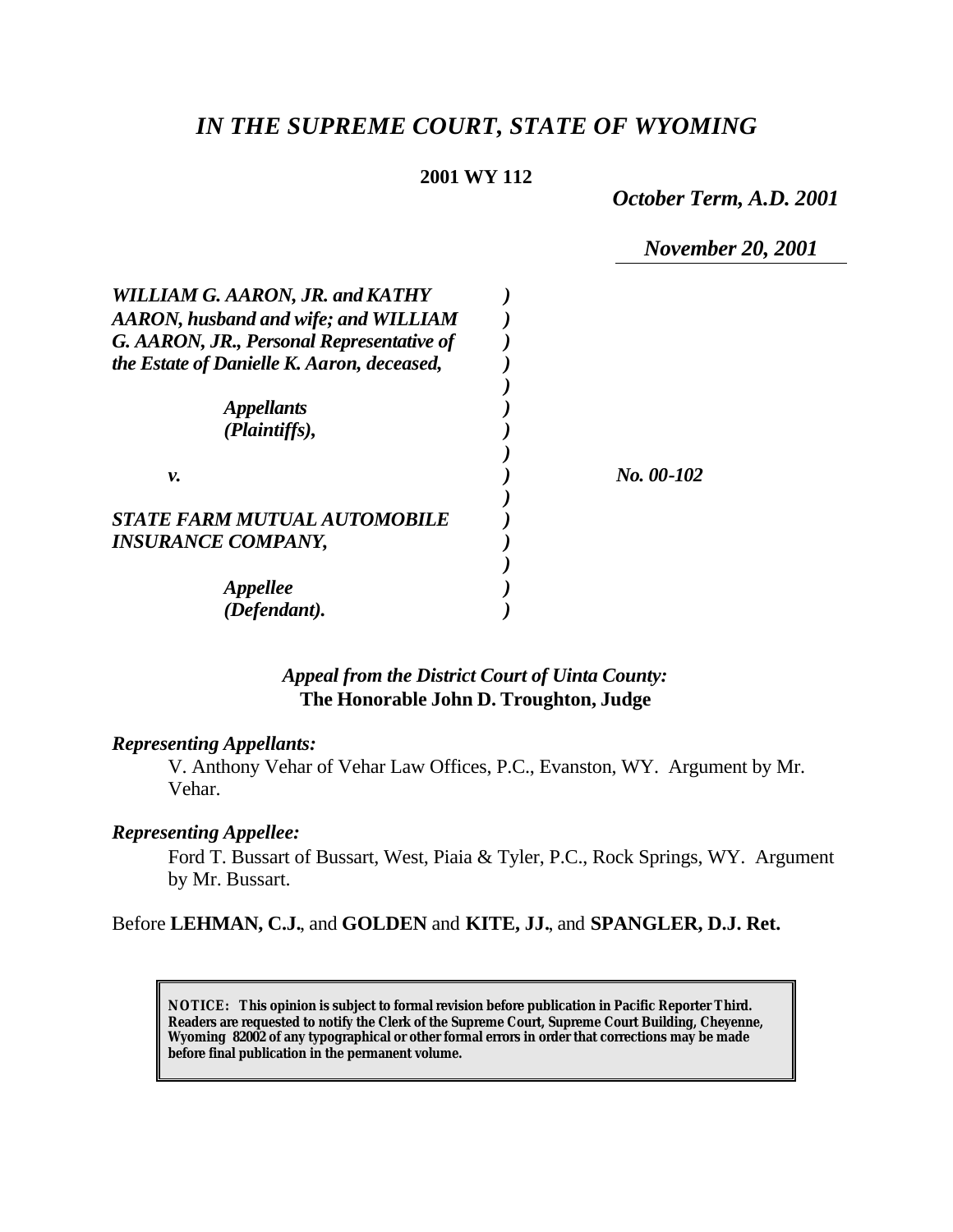#### **LEHMAN, Chief Justice.**

[¶1] The issues in this case involve the interpretation and application of "underinsured" motorist (UIM) coverages in five separate policies of automobile liability insurance issued by State Farm to the appellants. We reverse and remand the district court's summary judgment determination as to the limits of the insurer's maximum potential liability.

## *ISSUES*

[¶2] Appellant presents this statement of the issues:

Did the trial court err in its interpretation of the underinsured motorist contracts (policies) in holding that the amount paid by the tortfeasor's insurer should be offset against each of the underinsured motorist contracts which provided coverage for Appellants?

# *FACTS AND PROCEDURAL HISTORY*

[¶3] The parties have stipulated to the following material facts. On June 27, 1996, appellants' daughter, Danielle Aaron, was fatally injured while a passenger in a motor vehicle negligently driven by Joshua Schofield. No other vehicle was involved in the accident. Allied Mutual Insurance Company insured Mr. Schofield's vehicle under a policy with a liability limit of \$50,000. At the time of the accident, the Aarons were the holders of five separate policies of motor vehicle insurance issued by State Farm Mutual Automobile Insurance Company (State Farm). Four of the policies provided underinsured motorist (UIM) coverage with liability limits of \$100,000 per person. The fifth policy provided UIM coverage with limits of \$50,000 per person. The Aarons paid a separate premium for UIM coverage in each of the policies. All policy provisions at issue contain identical language.

[¶4] On June 25, 1998, the Aarons filed suit against State Farm seeking UIM coverage up to policy limits on all five issued policies. Subsequently, the Aarons, with the consent of State Farm, settled their claim against Mr. Schofield for his policy limit of \$50,000 by check dated February 26, 1999. On the same date, State Farm tendered to the Estate of Danielle Aaron the sum of \$50,000—the amount it claims was owed under the policies. Following discovery, both parties stipulated to the facts and moved for summary judgment based upon the provisions of the insurance contract.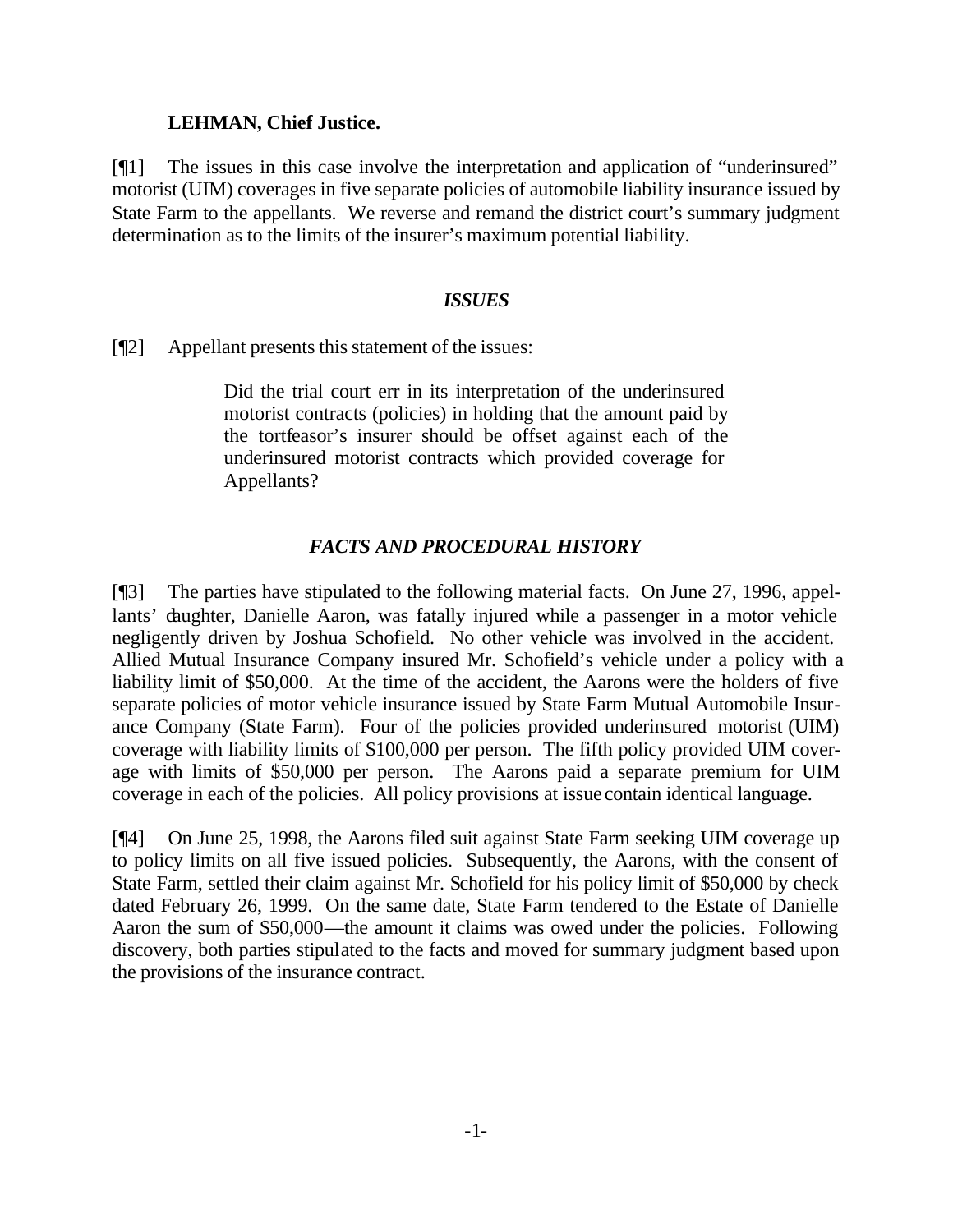[¶5] The Aarons contended that the policies could be "stacked" as they were entitled to personal insurance protection provided by each of the five policies.<sup>1</sup> They also argued that Mr. Schofield's payment should be credited only after the aggregation of all coverage. Accordingly, they contended the policies' UIM coverage limits should be added to equal \$450,000, offset by Mr. Schofield's \$50,000, allowing recovery of \$400,000. State Farm, relying on the policies' limits of liability provisions, contended the contracts unambiguously precluded the stacking of coverage. Consequently, the Aarons were limited to coverage under a single \$100,000 policy, to then be offset by Mr. Schofield's settlement of \$50,000, allowing recovery of \$50,000.

[¶6] On February 18, 2000, the district court issued its order granting partial summary judgment on the issue of liability. The court found the policy to be clear and unambiguous and concluded that its provisions did not preclude "stacking" of coverage; therefore, the insured could recover under each of the policies. However, based upon its reading of the parties' insurance contract, the district court did not aggregate coverage but rather credited the \$50,000 payment by Mr. Schofield's insurer *seriatim*, *i.e.*, five separate times—once against each of the Aarons' policies. Accordingly, the district court determined the Aarons could potentially recover \$200,000.

[¶7] Procedurally, the district court's order specified that, pursuant to W.R.C.P. 54(b), its decision was subject to immediate appeal to this court. The district court expressly acknowledged that the actual amount of damages was yet undetermined, but issued its judgment on the limits of liability under the assumption held by the parties that the damages will exceed policy limits.<sup>2</sup> The Aarons' timely appeal of the district court's decision to offset followed. State Farm failed to cross-appeal the district court's decision. Consequently, we will not review the court's determination that the policies' provisions did not prohibit the stacking of coverage except to the extent necessary to decide the issue before us. "Our rule is well settled that a party who does not take an appeal may not attack a judgment in this court. Our requirement is that a cross-appeal be perfected in order to attack the judgment." *Racicky v. Simon,* 831 P.2d 241, 244 (Wyo. 1992).

#### *STANDARD OF REVIEW*

[¶8] We will affirm a summary judgment provided there is no genuine issue of material fact and the law clearly entitles the moving party to prevail. *Martin v. Farmers Ins. Exch.*, 894 P.2d 618, 620 (Wyo. 1995); *Lincoln v. Wackenhut Corp*., 867 P.2d 701, 702 (Wyo.

 $1$  "[S]tacking describes the phenomenon of insureds or claimants against them adding all available policies together to create a greater pool in order to satisfy their actual loss." 12 Lee R. Russ & Thomas F. Segalla, *Couch on Insurance 3D*, § 169:4 (1998).

<sup>&</sup>lt;sup>2</sup> We recently stated in *Errington v. Zolessi*, 9 P.3d 966, 970 (Wyo. 2000): "To dissipate any uncertainty, we hold that the district court may not grant a final, appealable summary judgment on part of a claim, *other than a determination of liability*." (Emphasis added.)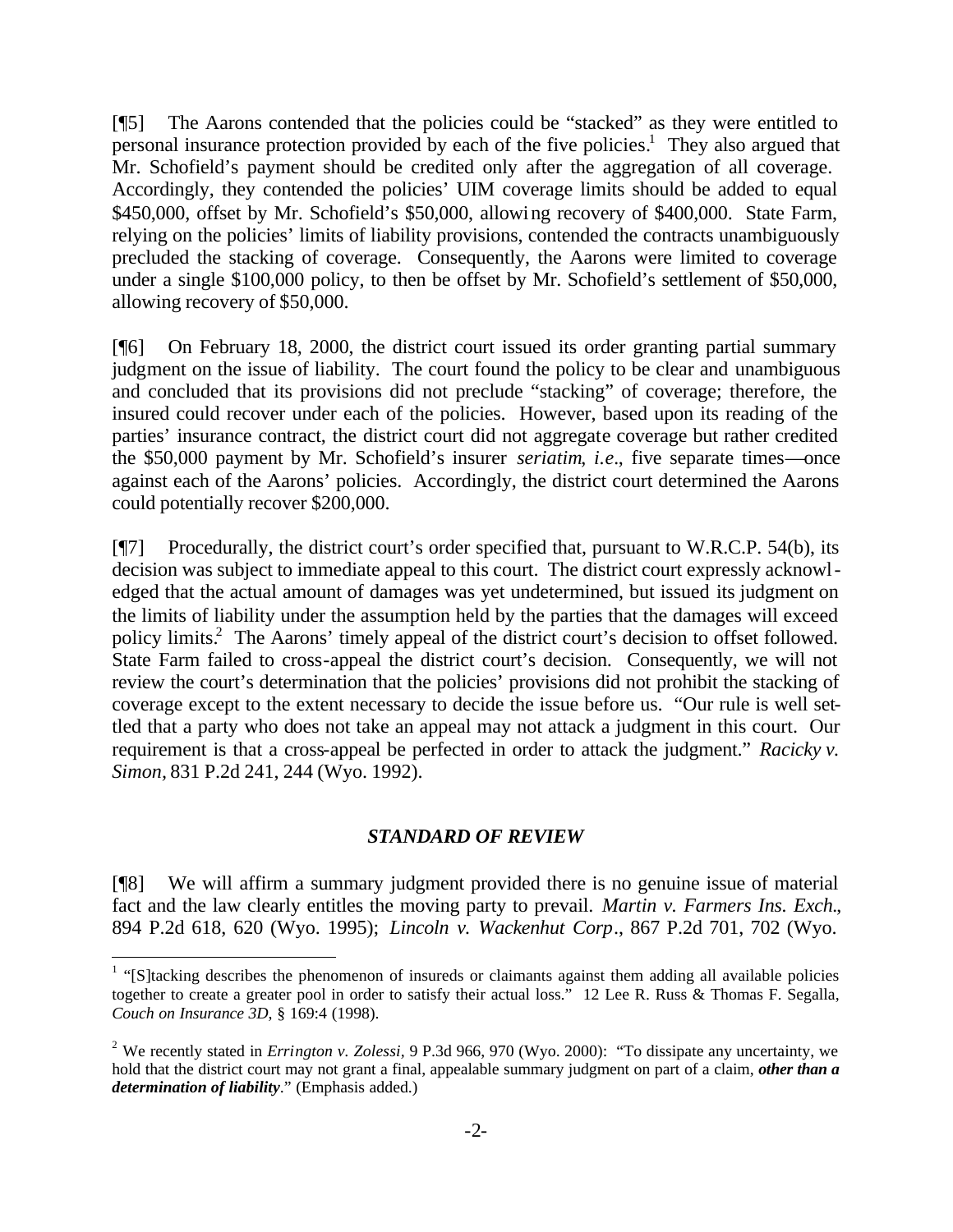1994). An insurance policy constitutes a contract between insurer and insureds. *Martin*, at 620; *Worthington v. State*, 598 P.2d 796, 806-07 (Wyo. 1979). When the parties have stipulated to all material facts, summary judgment is proper if such an insurance contract is found to be unambiguous. *Prudential Preferred Properties v. J & J Ventures, Inc.*, 859 P.2d 1267, 1271 (Wyo. 1993).

#### *DISCUSSION*

[¶9] This case presents an issue of first impression for this court. Although one of the most highly litigated issues in insurance law of the past decade, we have yet to interpret insurance provisions in relation to the "stacking" of underinsured motorist coverage or the appropriate method for crediting the tortfeasor's payment against the insured's coverage once policies are stacked. However, we have had occasion to address both inter-policy stacking of uninsured motorist coverage in *Ramsour v. Grange Ins. Ass'n,* 541 P.2d 35 (Wyo. 1975), and intra-policy stacking of uninsured motorist coverage in *Commercial Union Ins. Co. v. Stamper, 732 P.2d 534 (Wyo. 1987).*<sup>3</sup>

[¶10] In both *Ramsour* and *Commercial Union* this court first determined the manner in which public policy as expressed in Wyo. Stat. Ann. § 31-10-101 affected the stacking of uninsured motorist coverage. We found this initial public policy determination necessary in light of our insurance jurisprudence holding that parties have the right to embody in their contract whatever lawful terms they wish, *Commercial Union*, 732 P.2d at 536; *Alm v. Hartford Fire Ins. Co.,* 369 P.2d 216, 217 (Wyo. 1962); *Rosenblum v. Sun Life Assurance Co. of Canada,* 51 Wyo. 195, 65 P.2d 399 (1937), on the condition that the insurance agreement does not conflict with pertinent statutes or public policy. *Commercial Union,* at 536; *Allstate Ins. Co. v. Wyoming Ins. Dep't*, 672 P.2d 810, 816 (Wyo. 1983). We stated that when delineating public policy we would give force and effect to those policies announced through applicable statutes or controlling precedent. *Commercial Union*, at 536.

[¶11] In the instant case, the district court found that there was no public policy that would prohibit the stacking of underinsured motorist coverage. We agree with this general proposition. In contrast to many states that have passed legislation on the subject, Wyoming statutes governing uninsured motorist coverage are silent as to the treatment of *underinsured* motorist coverage.<sup>4</sup> Nor can we find controlling precedent identifying any public policy that would prohibit the aggregation of coverage by an insured who has purchased multiple insurance policies. We stated in *Ramsour*, 541 P.2d at 38:

 $3$  We note that, applying Wyoming law, the federal district court has interpreted an insurance contract to preclude the stacking of underinsured motorist coverage. *See Farmers Ins. Exch. v. Williams,* 823 F. Supp. 927 (D. Wyo. 1992).

<sup>&</sup>lt;sup>4</sup> Likewise, the Wyoming Insurance Department has promulgated regulations governing uninsured motorist endorsements. *See* Regulations, Wyoming Dept. of Insurance, ch. 23 § 1-10. At this time, there are no regulations governing underinsured motorist endorsements.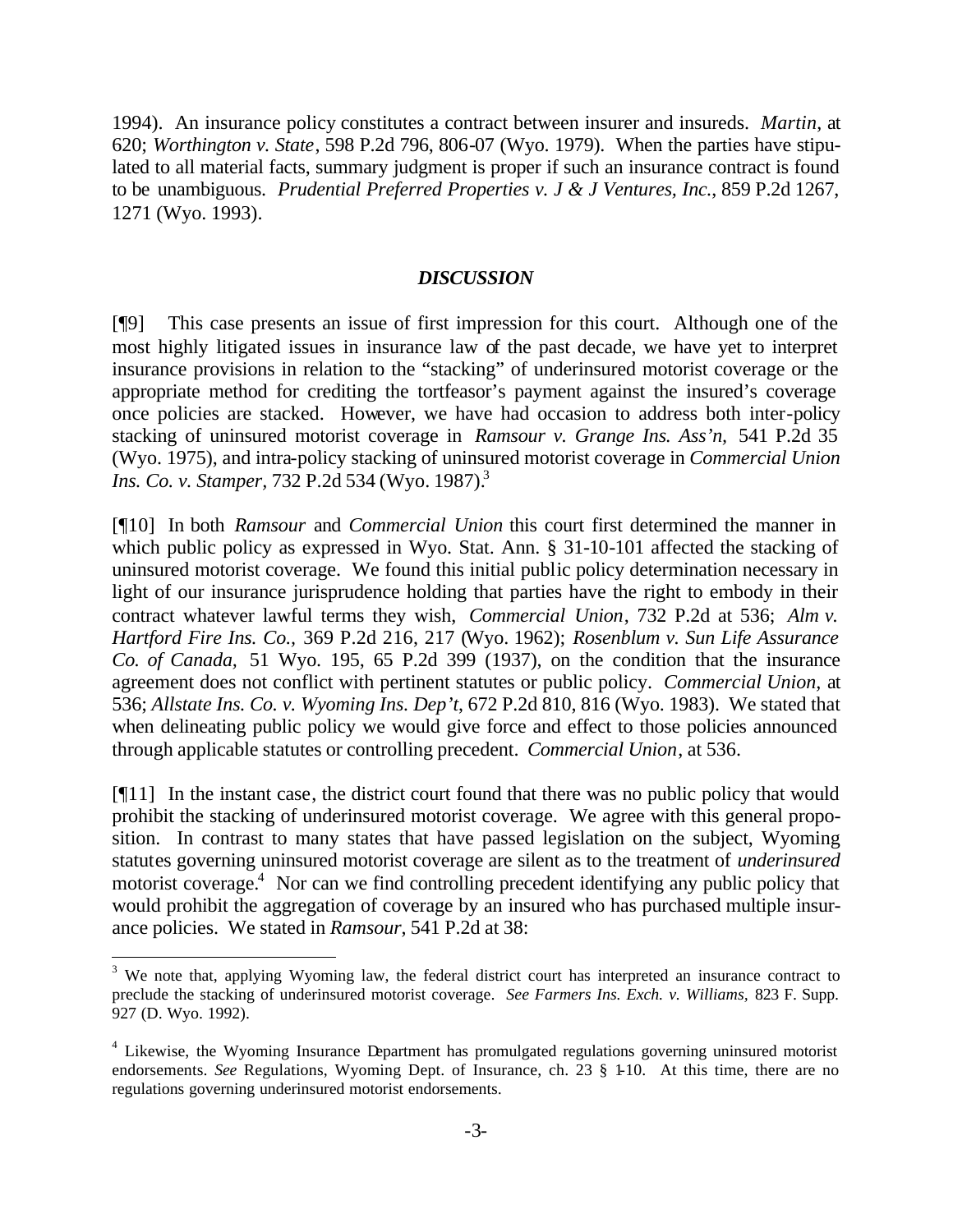The only inequity that there could be would be to permit a "stacking" of coverage in order to permit the insured to recover more than his damage and thus gain a windfall. We do not approve such "stacking." On the other hand, to not permit "stacking" to result in a sum equal to or less than insured's damage would result in a windfall to the insurer. "Stacking" to that extent is approved.

[¶12] Thus, this court has generally approved the "stacking" of multiple insurance coverages in order to provide complete indemnification for the injuries sustained by innocent motor vehicle accident victims. However, we also have acknowledged that no broad public policy exists to require the aggregation of coverage in all circumstances, especially in the face of clear and unambiguous policy language precluding such "stacking." *Commercial*  Union, 732 P.2d at 538.<sup>5</sup> Reading our cases together, we conclude that if insurers wish Wyoming courts to enforce policy provisions which will result in a "windfall to the insurer" by precluding the aggregation of uninsured or underinsured motorist coverage from separate policies for which separate premiums have been paid by the insured and accepted by the insurer(s), they must have done so clearly and unambiguously in terms that a lay-insured of ordinary intelligence could easily comprehend. The insurer through its policy must clearly explain to the insured what additional coverage is in fact being purchased by the payment of an additional premium and what additional risk the insurer is purporting to assume by the receipt of the additional premium so that the insurance consumer at the time of purchase can make an informed decision whether or not to pay the premium. Otherwise, "[b]ecause insurance policies represent contracts of adhesion where the insured has little or no bargaining power to vary the terms, if the language is ambiguous, the policy is strictly construed against the insurer," *Doctors' Co. v. Insurance Corp. of America,* 864 P.2d 1018, 1024 (Wyo. 1993) (citing *St. Paul Fire & Marine Ins. Co. v. Albany County Sch. Dist. No. 1*, 763 P.2d 1255, 1258 (Wyo. 1988); 7 Walter H.E. Jaeger, *Williston on Contracts* § 900 at 19, 29 (3d ed. 1963)), we will presume the payment of additional separate premiums was not intended to result in a "windfall to the insurer" but rather was intended to purchase additional "stackable" coverage commensurate with the insured's damages.<sup>6</sup>

[¶13] In its ruling below, the district court found the policies failed to clearly and unambiguously preclude the stacking of the insured's policies. Based upon the law as articulated, we may well have affirmed this determination on its merits; however, because State Farm has failed to cross-appeal the district court's judgment, we will not herein explic-

<sup>&</sup>lt;sup>5</sup> We note that in our decision in *Commercial Union* the court was careful to emphasize that the insured was attempting to stack multiple forms of coverage within a *single* insurance policy.

<sup>&</sup>lt;sup>6</sup> In *Ramsour* we further indicated as an alternative to our holding of unenforceability that "excess" or "other insurance" clauses found in multiple motorist policies might be construed to be mutually repugnant and thus ineffective. 541 P.2d at 38-39.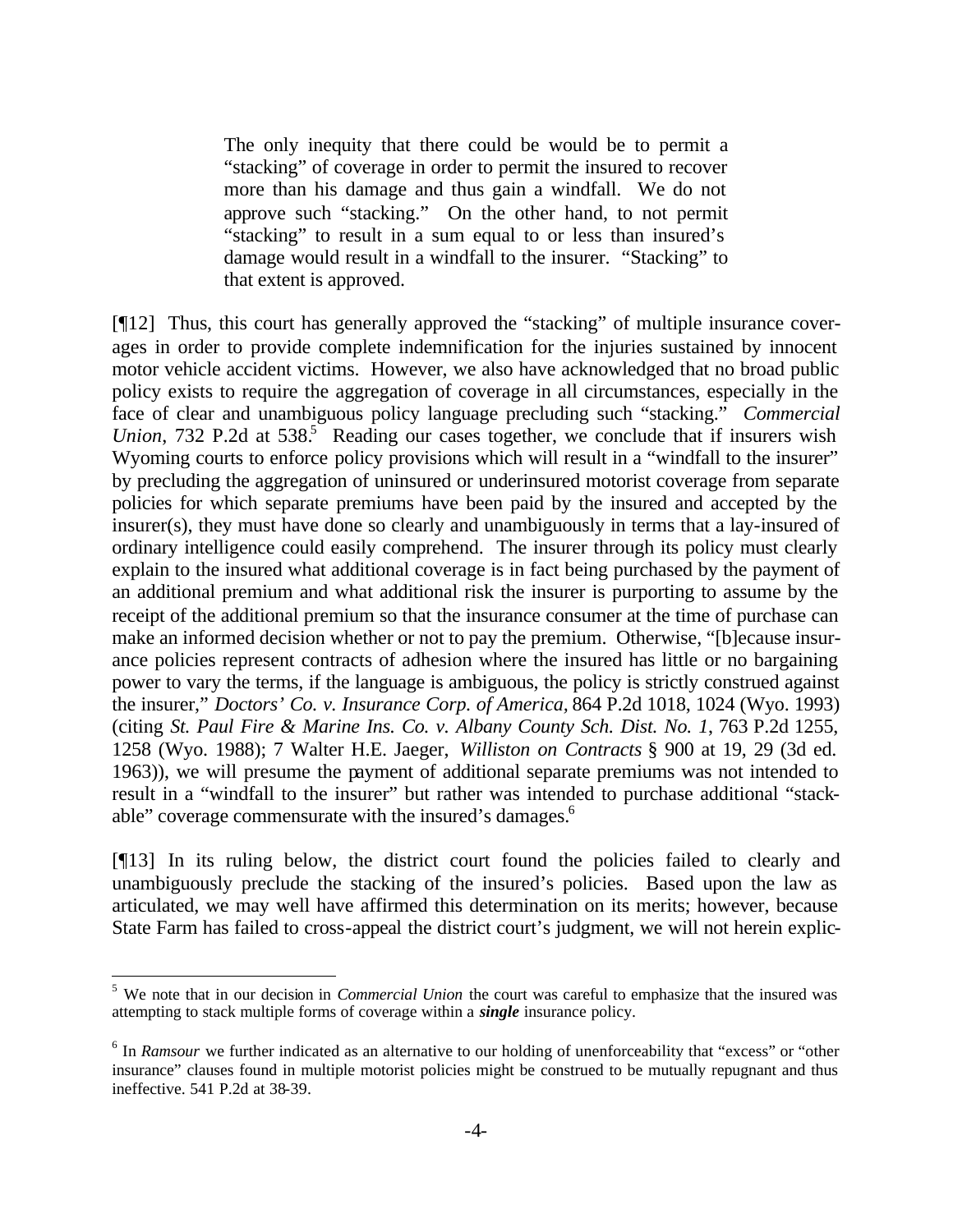itly review the applicable policy provisions and instead summarily affirm the district court's conclusion on this point.

[¶14] Turning now to the issue of the proper method for crediting the tortfeasor's liability payment against the insured's multiple underinsured motorist policies, in the case before us, as in *Commercial Union*, in the absence of pertinent Wyoming statutes or otherwise established public policy on point, we will defer to the language of the parties' insurance contracts to resolve the issue. The validity and construction of provisions of uninsured or underinsured motorist coverage which provide that damages under the coverage will be reduced by the amount of recovery from the tortfeasor (reduction clauses) have been the source of much litigation. The variety of approaches and the divergence in view in addressing the issue are well illustrated by a recent annotation on the topic. *See* Jay M. Zitter, Annotation, *Validity and Construction of Provision of Uninsured or Underinsured Motorist Coverage that Damages Under the Coverage Will be Reduced by Amount of Recovery from Tortfeasor*, 40 A.L.R.5th 603 (1996). *See also* Alan I. Widiss, *Uninsured and Underinsured Motorist Insurance,* Part III, *Underinsured: The Coverage, The Claims Process* (Rev. 2d ed. Anderson Publishing 2001).

[¶15] It is well established through this court's precedent that general principles of construction will be followed when interpreting conditions of an insurance agreement. Basic tenets stated in *McKay v. Equitable Life Assurance Society of the United States*, 421 P.2d 166, 168 (Wyo. 1966), and applied in controversies involving insurance policies in the state of Wyoming are:

> 1. "[T]he words used will be given their common and ordinary meaning. . . . Neither will the language be 'tortured' in order to create an ambiguity."

> 2. "The intention of the parties is the primary consideration and is to be ascertained, if possible, from the language employed in the policy, viewed in the light of what the parties must reasonably have intended."

> 3. "Such [insurance policy] contracts should not be so strictly construed as to thwart the general object of the insurance. .. . [T]he parties have the right to employ whatever lawful terms they wish and courts will not rewrite them."

> 4. "Absent ambiguity, there is no room for construction and the policy will be enforced according to its terms."

> 5. "[W]here such [insurance policy] contracts are so drawn as to be ambiguous and uncertain and to require construction, the contract will be construed liberally in favor of the insured and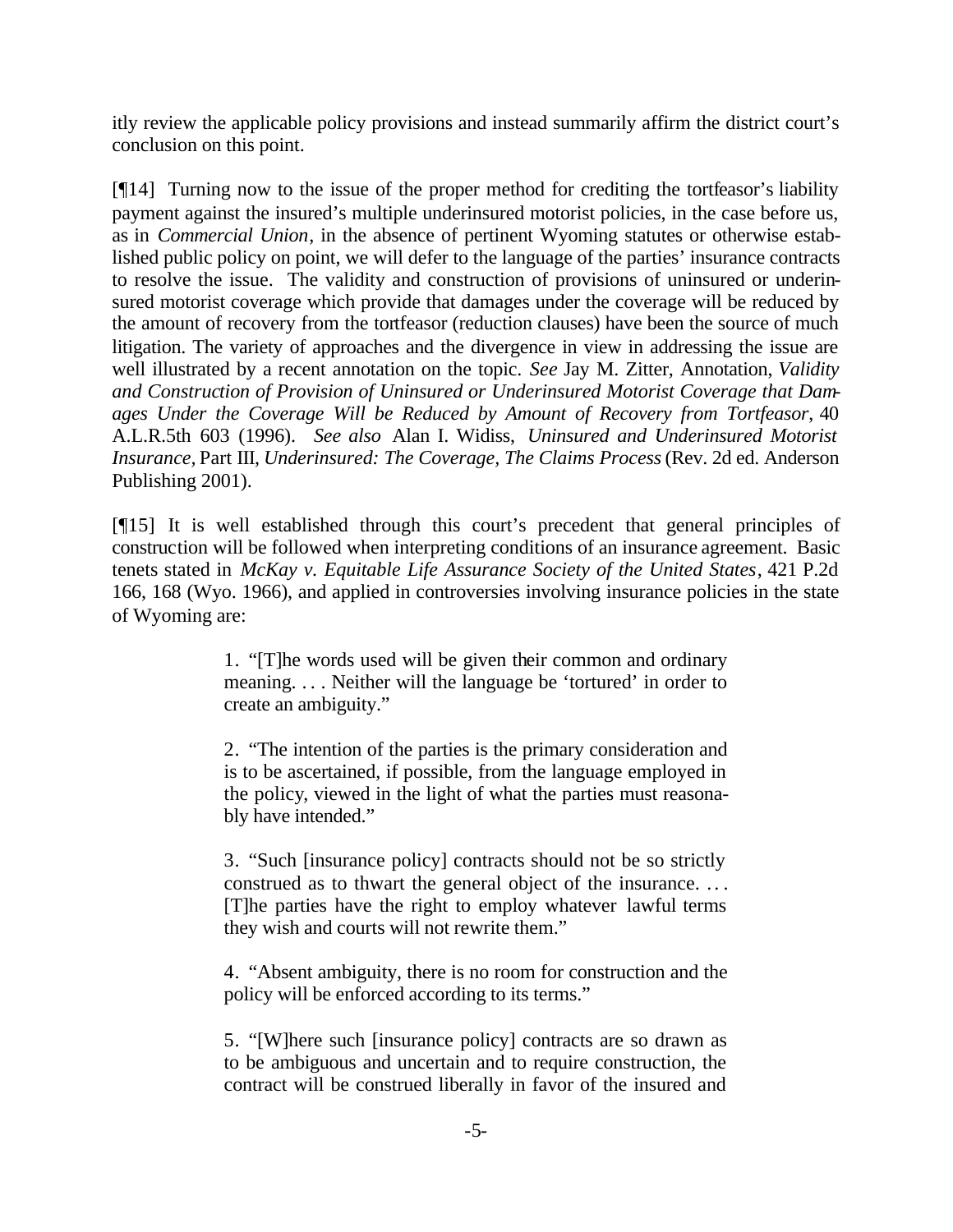strictly against the insurer. Also, if the contract is fairly susceptible of two constructions, the one favorable to the insured will be adopted."

*Commercial Union* at 539 (citations omitted); *see also State ex. rel. Farmers Ins. Exch. v. District Court of Ninth Jud. Dist.*, 844 P.2d 1099, 1101 (Wyo. 1993).

[¶16] The reduction clauses in the policies issued to the Aarons provide:

## **Limits of Liability—Coverage W**

. . .

2. We will not pay any amount which would:

a. duplicate payments the *insured* has received or will receive for the same elements of loss; or

b. cause the *insured* to recover more than the damages sustained.

. . .

5. The most we pay any one *insured* is the lesser of:

a. the difference between the "each person" limit of this coverage and the amount paid to the *insured* by or for *any person* or organization who is or may be held legally liable for the *bodily injury*; or

b. the difference between the amount of the *insured's* damages for *bodily injury* and the amount paid to the *insured* by or for any *person* or organization who is or may be held legally liable for the *bodily injury*.

The district court interpreted subsection 5a above to require that the \$50,000 payment received from the tortfeasor, Joshua Schofield, be subtracted successively—once from each of the Aarons' five policies. In effect, State Farm was credited against its UIM coverage with five times the amount paid to the insured by the tortfeasor, \$250,000 rather than the \$50,000 actually paid. While we find the applicable language clear, unambiguous and enforceable in establishing the insurer's right to a setoff of the tortfeasor's liability payment, we agree with those courts which limit the credit to the insurer to the amount actually paid to the insured "by or for 'any person' or organization who is or may be held legally liable for the 'bodily injury.'" *See e.g. Compton v. State Farm Mut. Auto Ins. Co.,* 870 P.2d 545 (Colo.